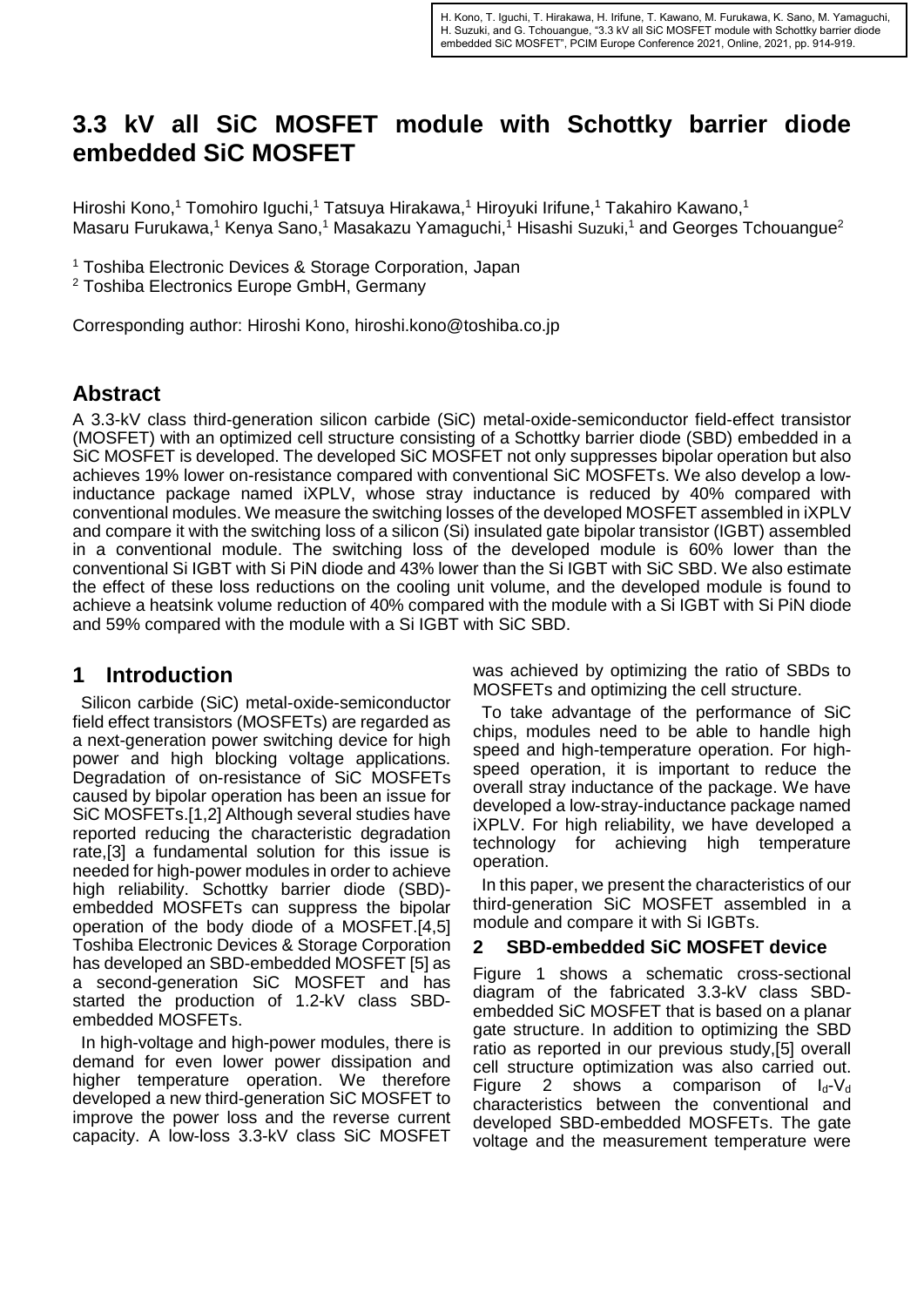20V/0V and room temperature, respectively. Whereas the specific on-resistance of the conventional MOSFET is 15.5 m $\Omega$ cm<sup>2</sup>, that of the developed MOSFET is 12.4 m $\Omega$ cm<sup>2</sup>. The specific on-resistances have been reduced by 19% while maintaining the same breakdown voltages. The threshold voltage of the device is 3.9 V at 150°C and 3.5 V even at 175°C, which is sufficiently high even at a high temperature. This is an advantageous feature for suppressing undesired parasitic turn-on.



**Fig. 1:** Schematic cross-sectional diagram of the fabricated SBD-embedded SiC MOSFET.



(a) On state characteristics at room temperature



(b) Off state characteristics at room temperature

**Fig. 2:** I<sub>d</sub>-V<sub>d</sub> characteristics of the conventional and developed SBD-embedded SiC MOSFETs when  $V_g = 20V/0V$  at room temperature.

Figure 3 shows the reverse current characteristics of the conventional and developed MOSFETs when Vg = −5 V and the temperature is 175°C. A MOSFET without SBD is also shown for reference. Although the MOSFET without SBD starts bipolar operation at about 2.3 V, the developed device does not start bipolar operation until the current is more than 250 A/cm<sup>2</sup>, even at 175°C.



**Fig. 3:** Isd-Vsd characteristics of the MOSFET without SBD, the conventional and the developed SBDembedded SiC MOSFETs when  $V<sub>q</sub> = -5$  V at 175 °C.

#### **3 Low inductance package iXPLV**

In order to reduce the size of a power converter, it is important to reduce the energy consumption and package size of the power module. We have developed a new package platform named iXPLV (Figure 4). The footprint of the iXPLV package is  $140 \times 100$  mm, which is 23% lower than that of the conventional package (140 × 130mm).

The parasitic inductance inside the module has been reduced by 40% from 20 nH to 12 nH by optimizing the chip layout, wire bonding, Cu pattern on direct bonding copper, terminal shape, and layout.

Figure 5 shows a schematic diagram of the power terminal conductor layout. By placing the P and N terminals close to each other, the mutual inductance is increased and the total inductance between the P and N terminals is reduced.

Figure 6 shows a comparison of the stray inductance between conventional and developed packages; the stray inductance of the iXPLV package is 40% lower than that of the conventional package.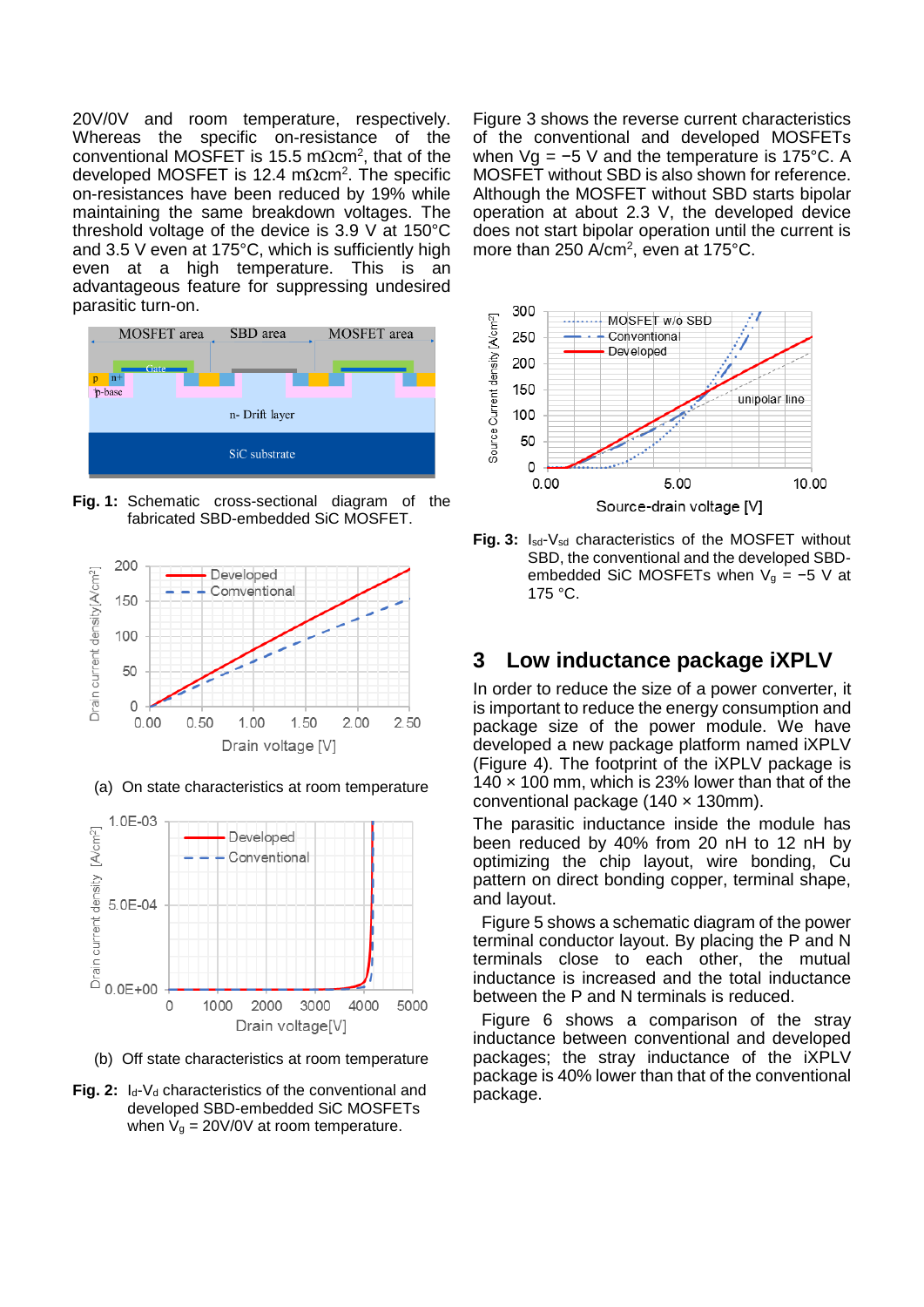

**Fig. 4:** 3.3-kV, 800-A, 2-in-1 all SiC module (iXPLV) and conventional 3.3-kV 800-A module.



Power terminal

**Fig. 5:** Internal Cu plate layout for reducing total inductance of the package.



**Fig. 6:** Comparison of package stray inductance.

In order to improve the power density of the module, it is also important to ensure reliability. We employ a new die bonding technique using Agsintering technology to reduce the thermal resistance and improve the power cycling capability.

Figure 7 shows a comparison of cumulative structure functions between the Ag-sintered module and the soldered module. Arrows indicate the thermal resistance of the die-bonding area. The thermal resistance of the Ag-sintered layer is half that of the soldered layer.



**Fig. 7:** Comparison of cumulative structure functions between the soldered and Ag-sintered modules.

Figure 8 shows a comparison of the power cycling test between the soldered module and the Ag-sintered module. The input power was set such that  $T_{\text{vimax}}$ ,  $\Delta T$ , and  $t_{\text{on}}$  were 150°C, 90°C, and 2 s, respectively, in the soldered module, and the same input power was applied in both tests. The vertical axis shows the rate of change of  $V_{ds}$ . The results are normalized with respect to the lifetime of the solder module, which was defined as the point where the rate of change exceeds 1.05. The lifetime of the Ag-sintered module was two times longer than that of the soldered module. These experimental results demonstrate that the developed module has higher performance and reliability than do conventional modules.





## **4 Comparison of device characteristics**

Figures 9 and 10 show the forward and reverse characteristics of the iXPLV package with the rated current of 800 A. It can be seen that the developed device does not exhibit any bipolar operation up to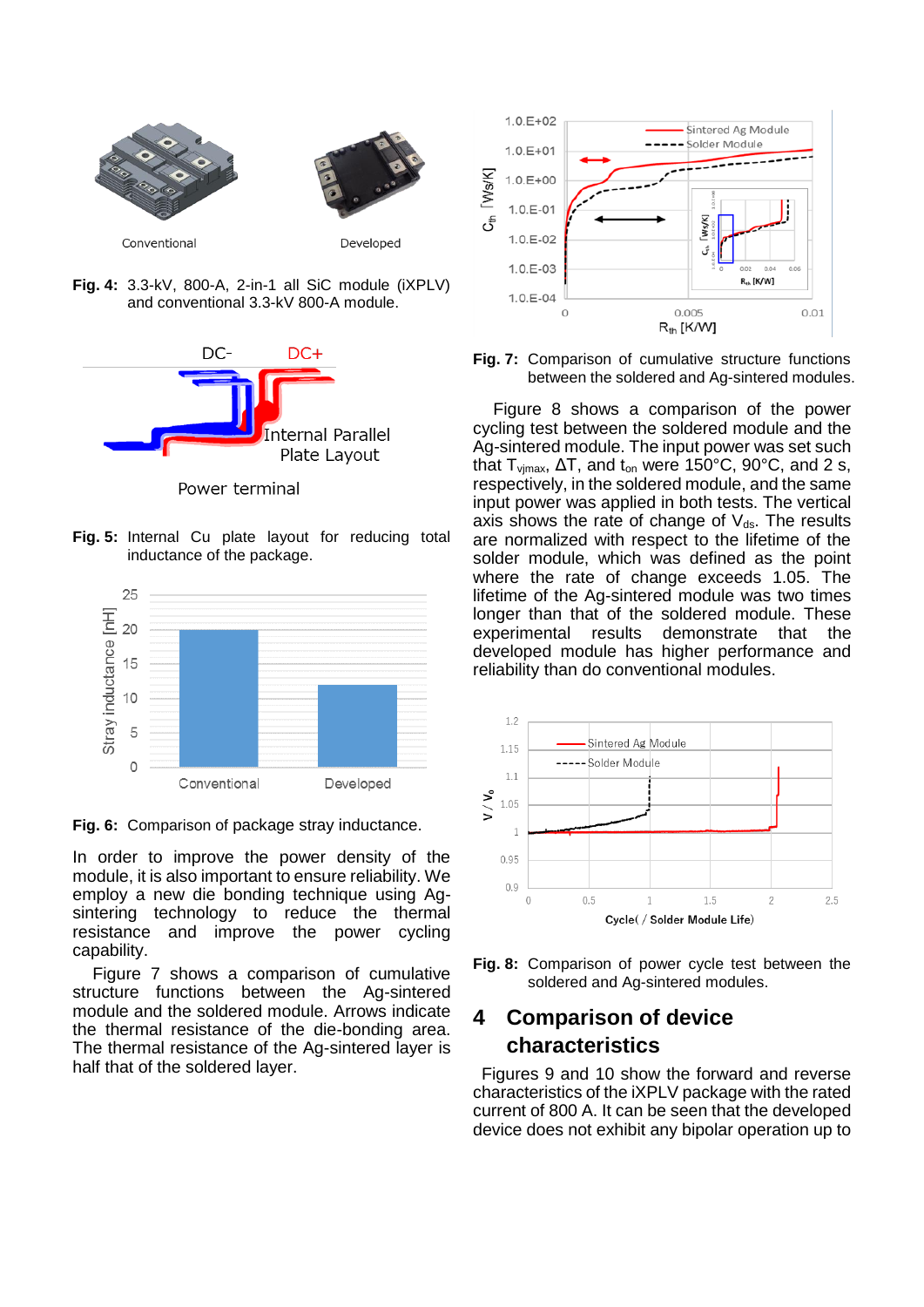1600 A at 175 °C. The optimized SBD-embedded SiC MOSFET also exhibits low forward voltage drop  $(V_{dson})$  compared with previously reported devices [4,6,7] at room temperature, 150 °C, and 175 °C.



Fig. 9: I<sub>d</sub>-V<sub>d</sub> characteristics of the conventional and developed SBD-embedded SiC MOSFETs when  $V_g = 20$  V.



Fig. 10: I<sub>sd</sub>-V<sub>sd</sub> characteristics of the conventional and developed SBD-embedded SiC MOSFETs when  $V_g = -6 V$ .

The temperature dependence of the conduction loss is shown in Fig.11. The conduction loss of the developed SiC MOSFET is less than half that of the IGBT at room temperature. Incidentally, the temperature dependence of the SiC MOSFET is larger than that of the Si IGBT. Although hightemperature operation of more than 150°C is not effective for loss reduction, the conduction loss of the SiC MOSFET is lower than that of the Si IGBT below 150°C.



**Fig. 11:**Temperature dependence of conduction losses between the Si IGBT module and the developed SiC MOSFET module.

Figure 12 shows a comparison of the switching losses between the Si IGBT with Si FRD, the Si IGBT with SiC SBD and the fabricated SiC MOSFET. The Si IGBTs were assembled in the conventional package of which the rated current and a footprint size are 1500 A and 190  $\times$  140 mm, respectively. The switching conditions were set to  $V_d = 1800$  V,  $I_d = 800$  A,  $I_c = 1500$  A, and T = 150°C. The switching currents were normalized with respect to  $I_d$  and  $I_c$ . The gate voltages were set to +15/−15V for the Si-IGBT and +20/−6V for the SiC-MOSFET. The turn-off loss was calculated by integrating the energy loss between the time when the gate voltage drops below 0.9  $V_q$  and the time when the current drops below 0.02  $I_c$  or 0.02  $I_d$ . The turn-on loss was calculated by integrating the energy loss between the time when the gate voltage exceeds 0.1  $V_q$  and the time when the current falls below 0.02  $V_d$  or 0.02  $V_c$ .



**Fig. 12:**Comparison of energy losses between the Si IGBT modules and the developed SiC MOSFET module.

The turn-on, turn-off, and recovery losses of the SiC MOSFET module were reduced by 80%, 89%, and 98%, respectively, compared with those of the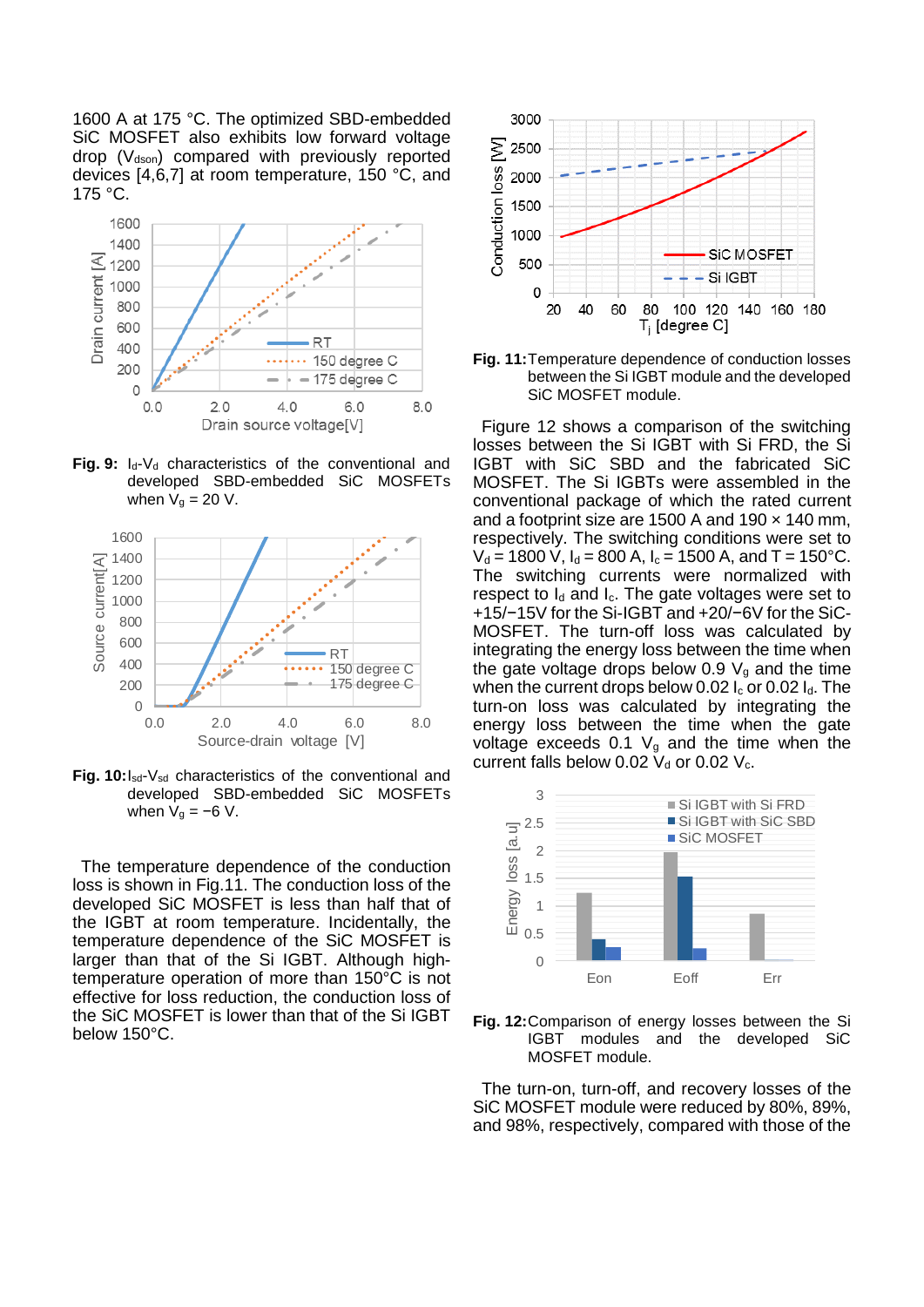Si IGBT with Si FRD module. The turn-on and turnoff energies of the SiC MOSFET module were reduced by 47% and 85%, respectively, compared with those of the Si IGBT with SBD module.

The SiC SBD reduces  $E_{rr}$  and  $E_{on}$  by eliminating the reverse recovery current. The  $E_{rr}$  of the SBDembedded MOSFET is also negligibly small owing to suppression of bipolar operation even at high temperature.

Figures 13 and 14 respectively show the turn-on and turn-off switching waveforms of the Si-IGBT with SiC SBD and SiC MOSFET. The turn-on losses of the SiC MOSFET modules are slightly reduced owing to the reduced voltage-drop time during turn-on switching. The turn-off losses of the SiC MOSFET modules can also be reduced by a fifth by increasing the switching speed and decreasing the tail current.



**Fig. 13:**Comparison of turn-on switching waveforms between the Si IGBT with SiC SBD module and the developed SiC MOSFET module at 150°C. Currents are normalized with respect to the corresponding rated current.



**Fig. 14:**Comparison of turn-off switching waveforms between the Si IGBT with SiC SBD module and the developed SiC MOSFET module at 150°C. Currents are normalized with respect to the corresponding rated current.

The power consumption of inverters using the conventional Si-IGBT module and the developed SiC module were calculated and compared. In the inverter loss calculation, we assumed the case where Si-IGBTs are used on the high and low sides and where two iXPLVs are connected in parallel.

Figure 15 shows the calculation results for the power dissipation of the inverter. The calculation was carried out under conditions of  $V_{ds}$  = 1500 V,  $I_d = 1024$  A,  $cos\phi = 0.85$ ,  $f_c = 1$  kHz, and  $T_i = 150$ °C. The SiC MOSFET module reduced the inverter loss by 60% compared with the Si IGBT with Si PiN module and 43% compared with the Si IGBT with SiC SBD module. The conduction loss of the SiC MOSFET was slightly lower than the Si IGBT as shown in Fig. 12. The reduction in the turn-off switching loss is the main difference in the power dissipation between the Si IGBT with SiC SBD module and SiC MOSFET module.



**Fig. 15:**Comparison of inverter power dissipation between the Si IGBT module and the developed SiC MOSFET module.

We also estimated the impact of the developed SiC MOSFET module on reducing cooler volume. For this, we use the cooling system performance index (CSPI).[8] CSPI [W/K liter] is written as

$$
\text{CSPI} = \frac{1}{\left\langle R_{th(s-a)} V_{CS} \right\rangle}
$$

where  $R_{th(s-a)}$  is thermal resistance between the heatsink and ambient and  $V_{\text{cs}}$  is the volume of the heatsink. We assume a common cooling system and a CSPI value of 5. We used thermal resistances of  $R_{th(i-c)} = 8$  K/kW,  $R_{th(c-s)} = 6$  K/kW for the conventional package and  $R_{th(i-c)} = 32$  K/kW,  $R_{th(c-s)} = 2.3$  K/kW for the iXPLV. The operating conditions of the inverter are the same as in Fig. 15. The calculated cooling system volumes at  $T_i =$ 150°C and  $T_a = 40$ °C are shown in Fig. 16. From